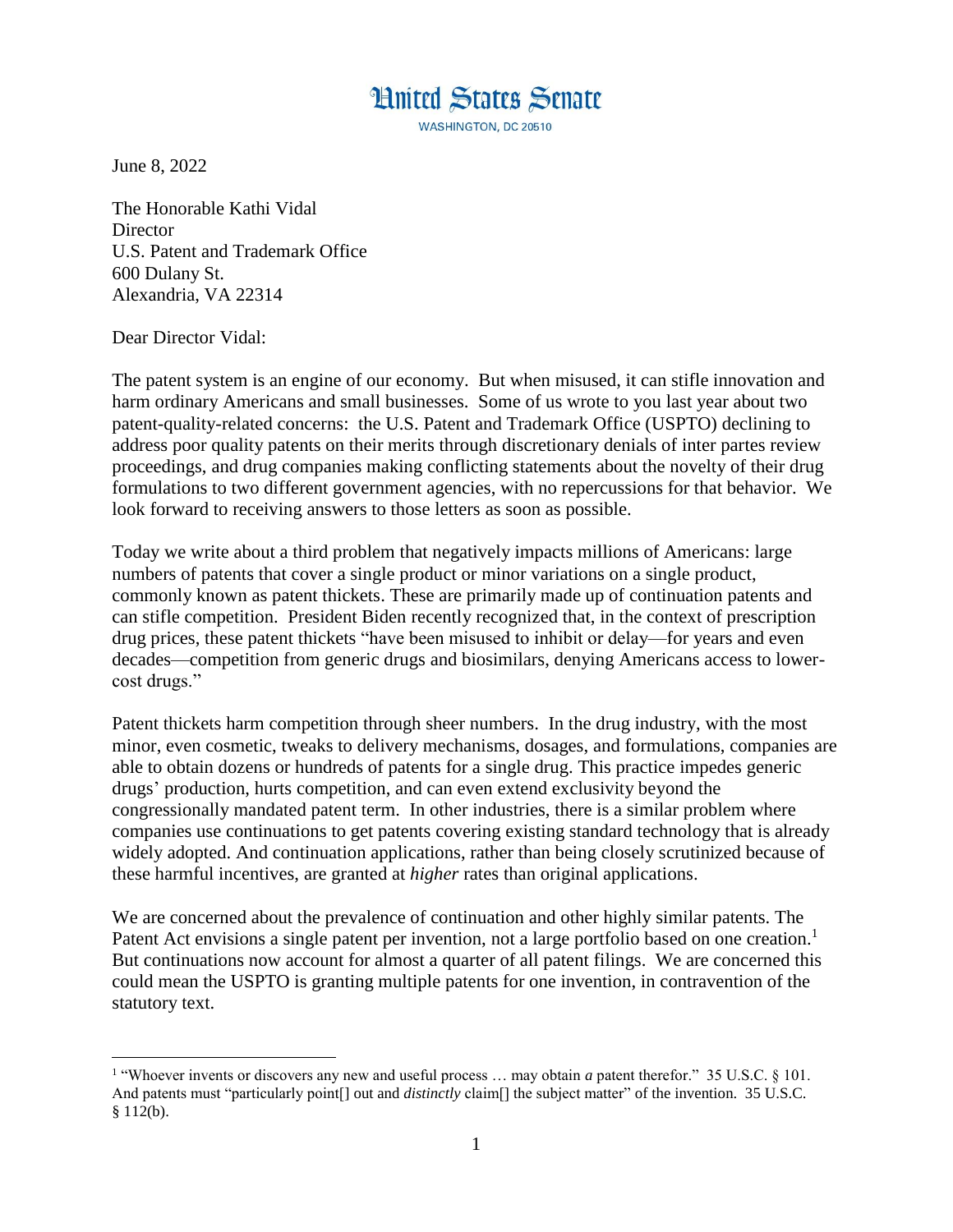We ask that you consider changes to your regulations and practices to address these problems where they start, during examination. While we still need consistent avenues to address poorquality patents after issuance, this is an opportunity to take prompt action at the preissuance stage. We are interested in your views and those of the public. We therefore ask that your office issue a notice of proposed rulemaking or a public request for comments by September 1, 2022 based on the following questions, with responses due within sixty days. We ask that your office then consider the responses, send us your reactions, and take regulatory steps to improve patent quality and eliminate large collections of patents on a single invention.

- 1. Terminal disclaimers, allowed under 37 C.F.R. 1.321(d), allow applicants to receive patents that are obvious variations of each other as long as the expiration dates match. How would eliminating terminal disclaimers, thus prohibiting patents that are obvious variations of each other, affect patent prosecution strategies and patent quality overall?
- 2. Currently, patents tied together with a terminal disclaimer after an obviousness-type double patent rejection must be separately challenged on validity grounds. However, if these patents are obvious variations of each other, should the filing of a terminal disclaimer be an admission of obviousness? And if so, would these patents, when their validity is challenged after issuance, stand and fall together?
- 3. Should the USPTO require a second look, by a team of patent quality specialists, before issuing a continuation patent on a first office action, with special emphasis on whether the claims satisfy the written description, enablement, and definiteness requirements of 35 U.S.C. § 112, and whether the claims do not cover the same invention as a related application?
- 4. Should there be heightened examination requirements for continuation patents, $2$  to ensure that minor modifications do not receive second or subsequent patents?
- 5. The Patent Act requires the USPTO Director to set a "time during the pendency of the [original] application" in which continuation status may be filed. Currently there is no time limit relative to the original application. Can the USPTO implement a rule change that requires any continuation application to be filed within a set time frame of the ultimate parent application? What is the appropriate timeframe after the applicant files an application before the applicant should know what types of inventions the patent will actually cover? Would a benchmark (e.g., within six months of the first office action on the earliest application in a family) be preferable to a specific deadline (e.g., one year after the earliest application in a family)?
- 6. The USPTO has fee-setting authority and has set fees for filing, search, and examination of applications below the actual costs of carrying out these activities,

 $\overline{a}$ 

<sup>&</sup>lt;sup>2</sup> See U.S. House Committee on Oversight and Reform, "Drug Pricing Investigation Majority Staff Report," at 107 (Dec. 10, 2021).